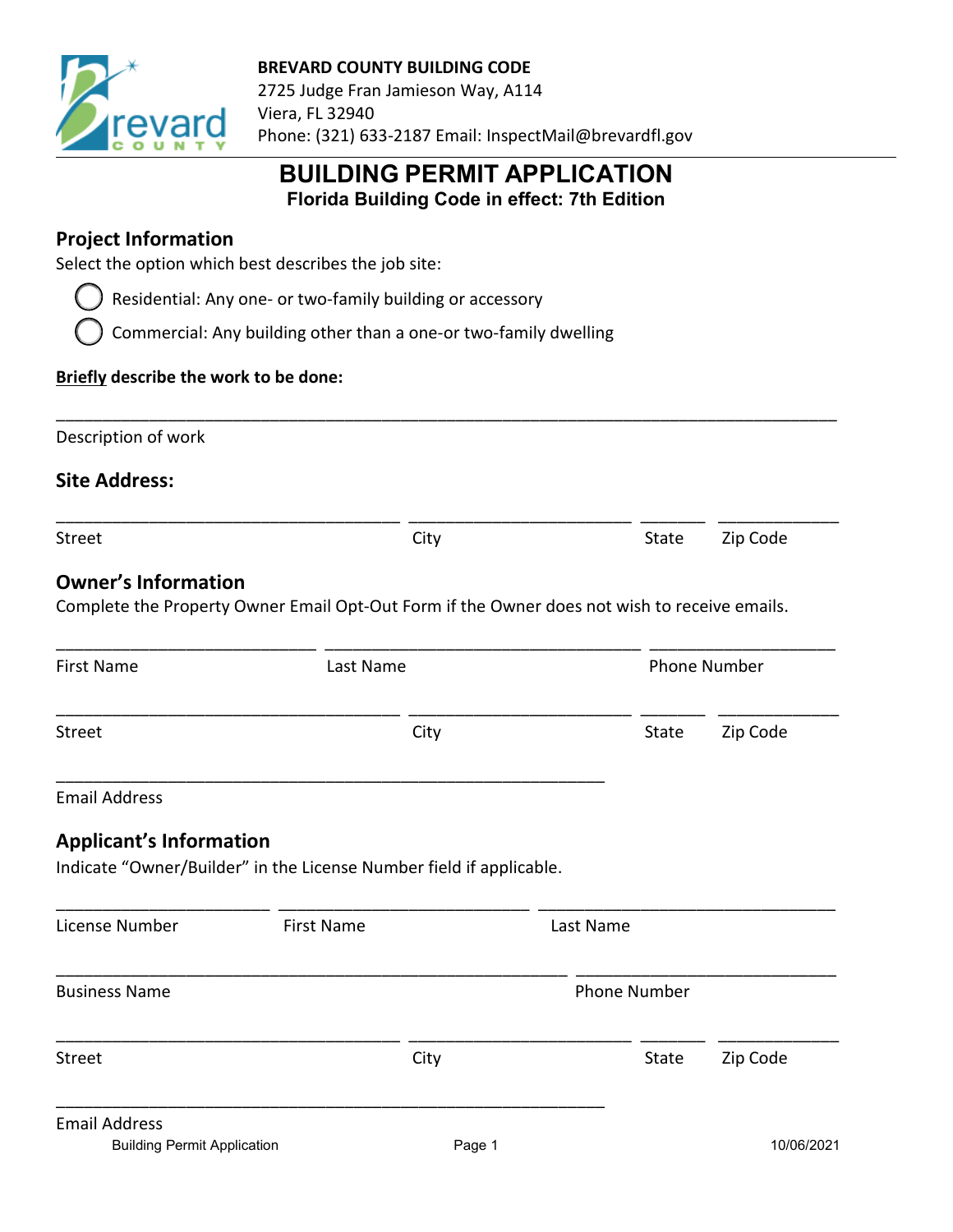### **Subcontractor Information**

Write N / A if not applicable or T. B. D. if not yet determined. Include the Subcontractor's full name, not their company name. Do not list state registration numbers.

| Plumbing Contractor First and Last Name                                                       |              | License Number |                                  | <b>Phone Number</b>                        |  |
|-----------------------------------------------------------------------------------------------|--------------|----------------|----------------------------------|--------------------------------------------|--|
| <b>Electrical Contractor First and Last Name</b>                                              |              | License Number |                                  | <b>Phone Number</b><br><b>Phone Number</b> |  |
| <b>HVAC Contractor First and Last Name</b>                                                    |              | License Number |                                  |                                            |  |
| Roofing Contractor First and Last Name                                                        |              | License Number |                                  | <b>Phone Number</b>                        |  |
| Specialty Contractor First and Last Name                                                      |              | License Number |                                  | <b>Phone Number</b>                        |  |
| <b>Cost of Project</b><br><b>Cost of Project Dollar Amount:</b>                               |              |                |                                  |                                            |  |
| <b>Project-Specific Information</b><br>For fences, provide the following information:         |              |                |                                  |                                            |  |
| Material                                                                                      |              | Height         |                                  | <b>Total Linear Feet</b>                   |  |
| For reroofs, provide the following information:                                               |              |                |                                  |                                            |  |
| <b>Roof Covering Material</b>                                                                 | Underlayment |                | Pitch                            | Roof Area (squares)                        |  |
| For new construction, additions, and accessory structures, provide the following information: |              |                |                                  |                                            |  |
| <b>New Housing Units</b>                                                                      | New Bedrooms |                | New Conditioned Sq. Ft.          | Total New Sq. Ft.                          |  |
| Sanitary Service, select one:                                                                 | Sewer        | Septic         |                                  |                                            |  |
| Potable Water Service, select one:                                                            |              | Private        | Public                           | Well                                       |  |
| Site plan number if applicable                                                                |              |                | Master plan number if applicable |                                            |  |

### **Additional Notices**

**Warning to owner: Your failure to record a Notice of Commencement may result in your paying twice for improvements to your property. A Notice of Commencement must be recorded and posted on the job site before the first inspection. If you intend to obtain financing, consult with your lender or an attorney before recording your Notice of Commencement.**